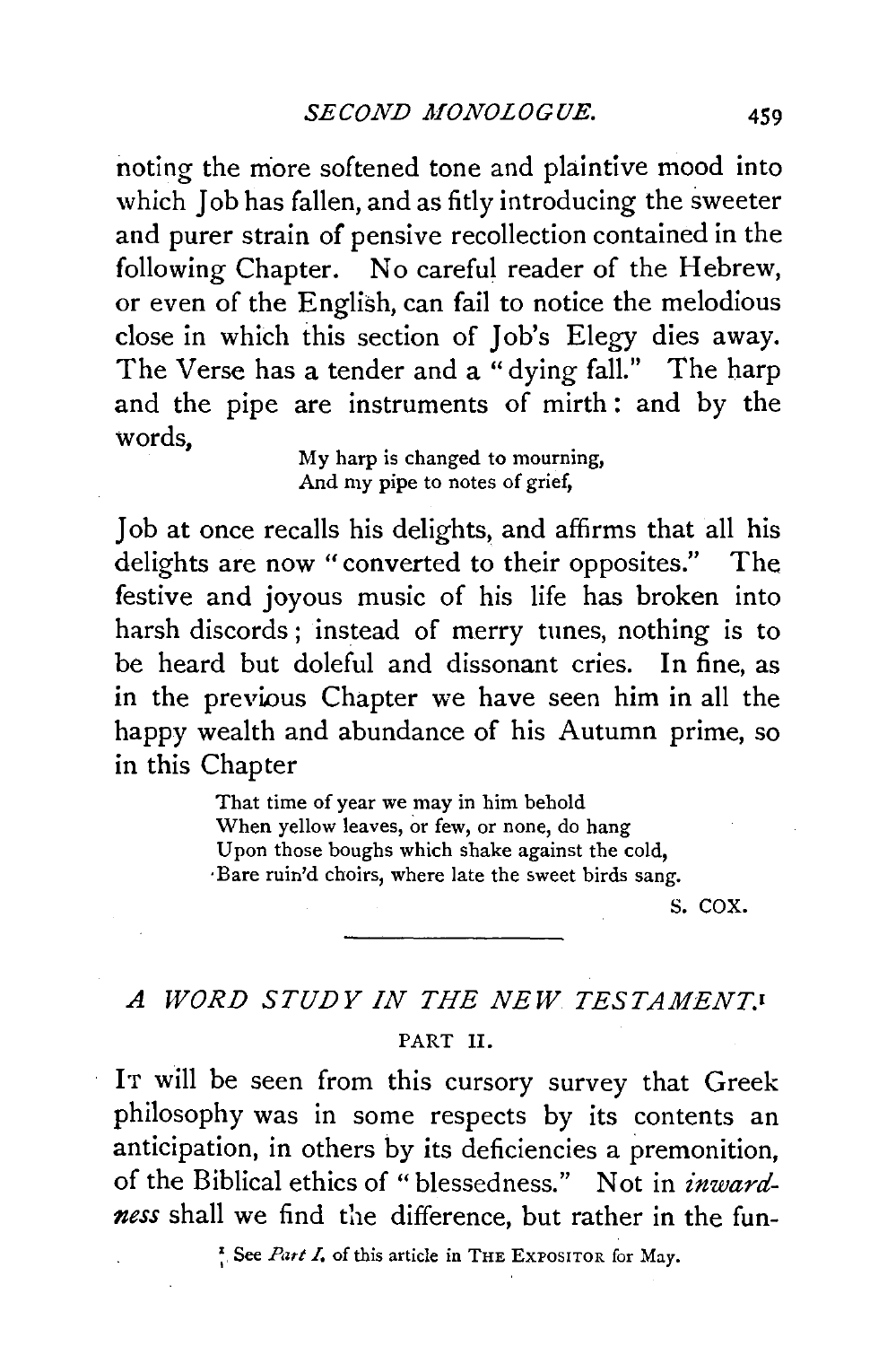damental conditions of that inwardness, its relations, its development, and its possibilities. The philosophers, no less than those to whom a clearer revelation came, were conscious of a " blessedness" surpassing '' happiness "<sup>1</sup> (ev<sup>t</sup>vy<sup>'</sup>a, "good luck") in its ordinary acceptation. With one accord the nobler schools laid its foundation in moral excellence, not in outward prosperity, nor even in outward prosperity as the result of moral excellence; but defined *evoatpovia* and para- $\rho\iota\acute{\sigma}\eta\varsigma$  (their rarer word) as "well-being," "the good of the soul." Socrates, Plato, Aristotle, Zeno, and even Epicurus, welded virtue and true happiness inseparably together. With them the  $\epsilon \nu \delta a \mu \nu \nu a$  of the truly wise man was not destroyed by "poverty, need, sickness, or any other adversity."2 But they failed to allow for the perversion of tne will, the feebleness which does the evil that it would not, the depravity which, knows to do good, and does it not. Aristotle, indeed, with a more subtle and practical analysis, recognized the influence of the will upon knowledge and the judgment, the force of practice for the advancement of virtue, and the intimate connection of " rational virtuous activity " with happiness. But he deemed preliminary disposition a necessity, and could see no way out of his ethical circle~" Be virtuous, act virtuously, and you will acquire virtue, and therefore happiness." Dimly groping, he seems in one place, it is true, to descry afar off the possibility of a change of heart. " Men ought to pray," says he, "that absolute goods may be goods relatively to themselves, and they ought to choose

piness, and that is blessedness."

**<sup>•</sup> Compare Carlyle,** *Sartor Resartus***.** "There is something higher than hap-<br>ness, and that is blessedness." <sup>•</sup> Compare Plato, *Republic*, x. 613.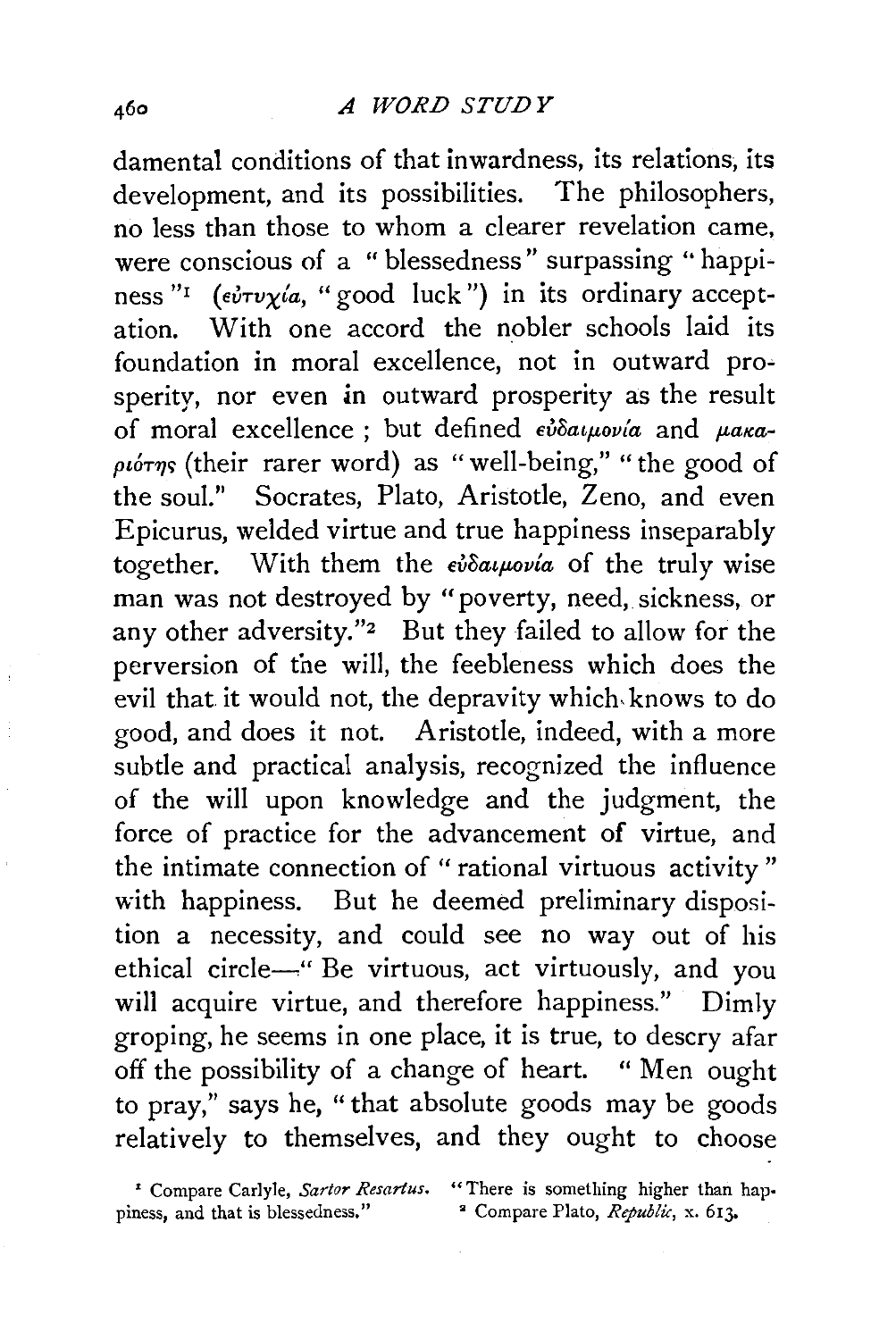those things which are relatively good." $I$  But the groping is dim indeed. Again, the great philosophical schools, and not least the Stoics, grasped the consciousness of man's dignity, and the idea that virtue and happiness were found only in unity with the divine. But the divinity of man remained, in reality, a theory, and the Stoic "grieflessness " and "rational suicide " were only signs, in an extreme form, of that sense of an unconquerable "necessity" of disorder which haunted even Socrates, Plato, and Aristotle with the spectre of the impossible, because they had seen no image of incarnate perfection, and knew not of any transforming power. Without any clear conception of the divine, they could not know exactly in what it differed from the human, and therefore what separated God and man, or what would unite them. Their idea consequently of happiness through harmony with the divine, could not be otherwise than indefinite and unpractical. The object of their desire was harmony rather than holiness-a harmony according to nature or a nature-god, rather than a holiness from penetration with the divine life. Nor is this statement affected by Plato's maxim, that to be "like God" was to be "holy ( $\delta \sigma \omega s$ ) and just, not without wisdom ;"2 for the "justice" of this passage must be confined to the social side of the virtue, and the "holiness" (to express which sacred Greek preferred  $a_{\gamma\omega\varsigma}$ , "separate," rather than  $\delta\sigma\iota$ os) hardly covered more than such eternal Godordained "sanctities" as those contravened by incest,<sup>3</sup> perjury,4 neglect of the dead,5 or such other acts as " no human law could make otherwise than abomin-

*<sup>2</sup> Ethics, v. 11. <sup>2</sup> Thatetus, 176.* <sup>3</sup> *Laws, 285 B. A Republic, 203 D.* <sup>5</sup> *Laws, 878 B.* 4 *Republic*, **203 D.**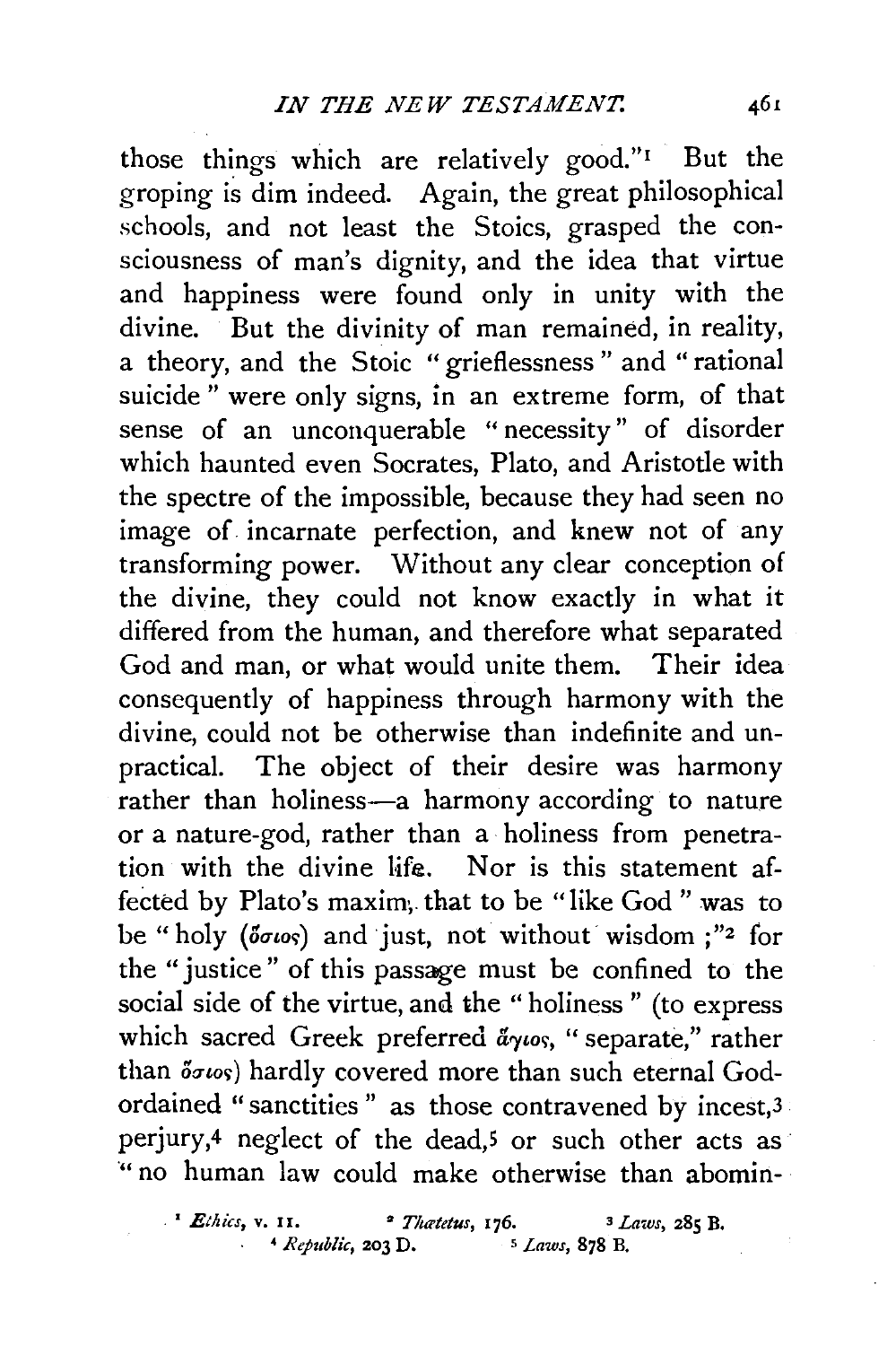able," ahd which the poets, it will be remembered, held to be the ruin of happiness. It did not touch the region of moral purity proper, and, speaking broadly, was never applied to the gods. Humanity laboured under deficiency, weakness, ignorance, which the gods in each 'instance " winked at," or punished ; but was not cursed by *sin* that by its very nature radically and permanently severed man from them. We cannot therefore be surprised that Greek philosophy, identifying as it did the beautiful and the good, allowed its adoration of " harmony " to be mixed with sensual conceptions ; and we can understand how evil could be regarded, even by Marcus Aurelius, " the best of the Stoics," with cold resignation, and without a single holy repugnance. So far as holiness was a condition of happiness, the Greek systems were largely a prophecy by defect; and especially so, as they did not exhibit the divine as a power actively " making for righteousness " in the individual, and so leading humanity through the individual, as well as the individual through humanity, to a definite aim. The *cat-* $\mu\omega\nu$  ("genius," a being ranking between a god and a man), which Socrates spoke of as his mentor, is the only hint of any such internal operation ; but as its work was solely prohibitory and practical, it is a most meagre shadow of the Christian substance. This double lack of God-consciousness was the secret of that despair of humanity which everywhere pervaded philosophy. " There are few that be saved," was the universal cry of the Greek schools. Mankind were not only " mostly fools " (in the language of the Chelsea seer), but were likely so to remain. A small aristocracy of knowledge and virtue were, as the inevitable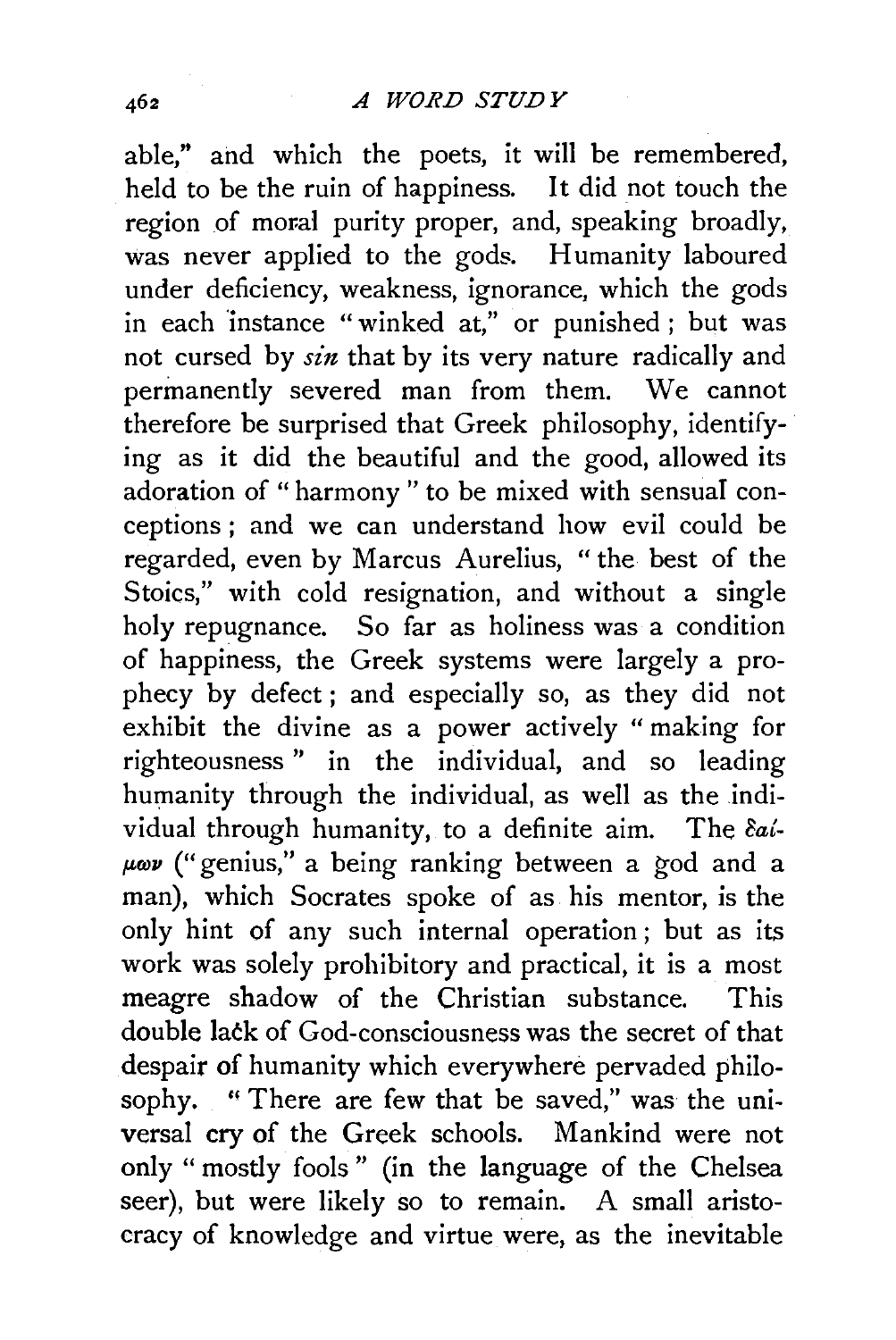result of the philosophical theory, fenced off by an almost insurmountable wall of partition, not merely from women<sup>1</sup> and slaves,<sup>2</sup> but from the vast majority of their fellow-citizens, and, as a matter of course, from all nations that were outside the Hellenic family. The philosophers did not expect to influence " the multitude" by their teaching,3 least of all to reach the degraded residuum ; while, in spite of the fair-seeming cosmopolitan theory of the Stoics, the world beyond Greece was practically beside their calculation. " Debtors" they were to "the Greek," but not to "the barbarian." Not to the alien, not to the "poor was the gospel preached;" not for such as they was the joy in the good of which Aristotle prophetically speaks when he defines happiness as the " rational virtuous activity of the soul;" not for such as they even the joy of  $\mu \epsilon \gamma a$ - $\lambda o \psi v \chi/a$  (the " highmindedness "), by which the troubles of life were to be despised, and which bade the good man seek such an independence of his fellows that, while he might confer benefits, he was not permitted to receive them.4 Nor did the future life hold out any definite hope either to the "wise " or the " unwise." It cannot be positively affirmed that Aristotle had any idea of the soul's immortality. The Stoic's Pantheism taught the final absorption of all personality in the "Soul of the Universe;" and even Plato's doctrine of immortality<sup>5</sup> is so wrapped in mist, that the happiness of the *earthly personality* in the future world is still left somewhat doubtful. 6

<sup>2</sup> Aristotle, *Nicomachean Ethics*, viii. 11. <sup>3</sup> Ibid. x. 9, 3. <sup>4</sup> Ibid. iv. 3.

<sup>t</sup> On this point compare *Meno*, 80, 81.

<sup>&</sup>lt;sup>I</sup> Plato, *Republic*, **v.** 455. "In all pursuits the woman is weaker than the man." Compare Aristotle, *Politics*, *i.* 13, 7-11.

<sup>5</sup>*Republic,* x. 109; also *Ph<edrus,* 245; *Tim<cus,* 41 ; *Ph.edo, 6z-Ioj.*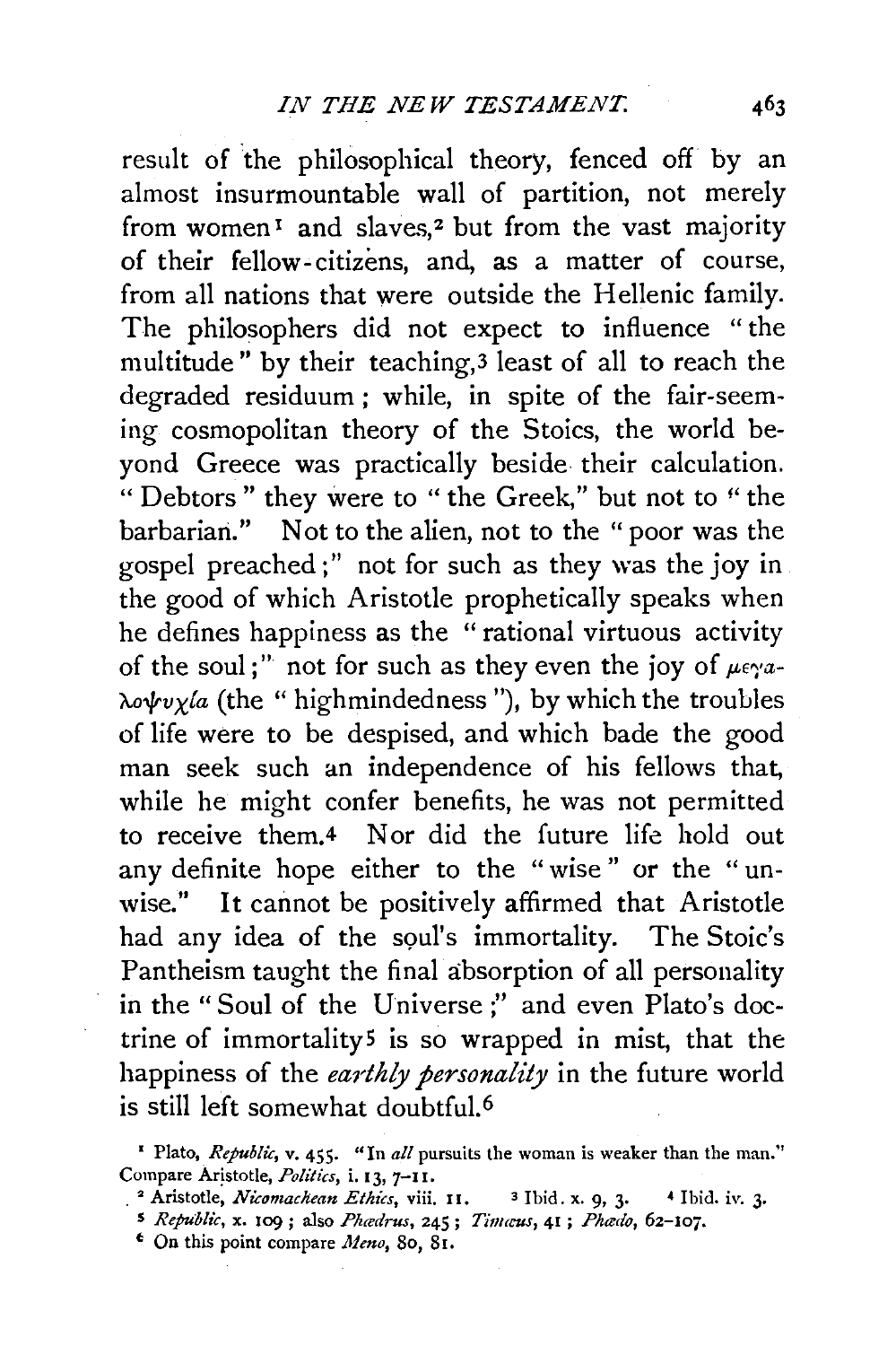And thus the vital defect of the philosophical theories . of happiness stands before us clearly defined. Speaking broadly, in all the systems of heathen ethics knowledge was the starveling and indifferent substitute for faith and love. We would not say, however, that faith and love are nowhere to be found. A groping faith in the right and in " the God " is the atmosphere of Socrates' defence before the dicasts at Athens. "As I know nothing about [death and] Hades, so I do not pretend to any knowledge ; but I do know well that disobedience to one better than myself, whether God or man, is both an evil and a shame: and I will never. embrace evil certain, in order to escape evil which, for aught I know, may be a good. I leave it to you and the God to decide as may turn out best for me and for you." 1 There is a vague faith, too, in the noble sentence of Plato near the close of his " Republic : " 2 "In the case of the just man, we must assume that whether poverty be his lot, or sickness, or any other reputed evil, all will work for his final advantage, either in this life or in the next. For, unquestionably, the gods can never neglect a man who determines to strive earnestly to become just, and by the practice of virtue to grow as much like God as man is permitted to do." The resignation of the Stoic under a universal law, and Aristotle's notion of God as a being in perfect bliss, absorbed in self-meditation, left no room for either providence or prayer. Even at the best the faith was rather a firmness and steadfastness than a vivid belief in a personal, loving, ever-present God, able and ready to help in every time of moral and temporal trouble here, and to crown with unfailing and everlasting holi-

1 Plato's *Apology,* 28. • Page 613.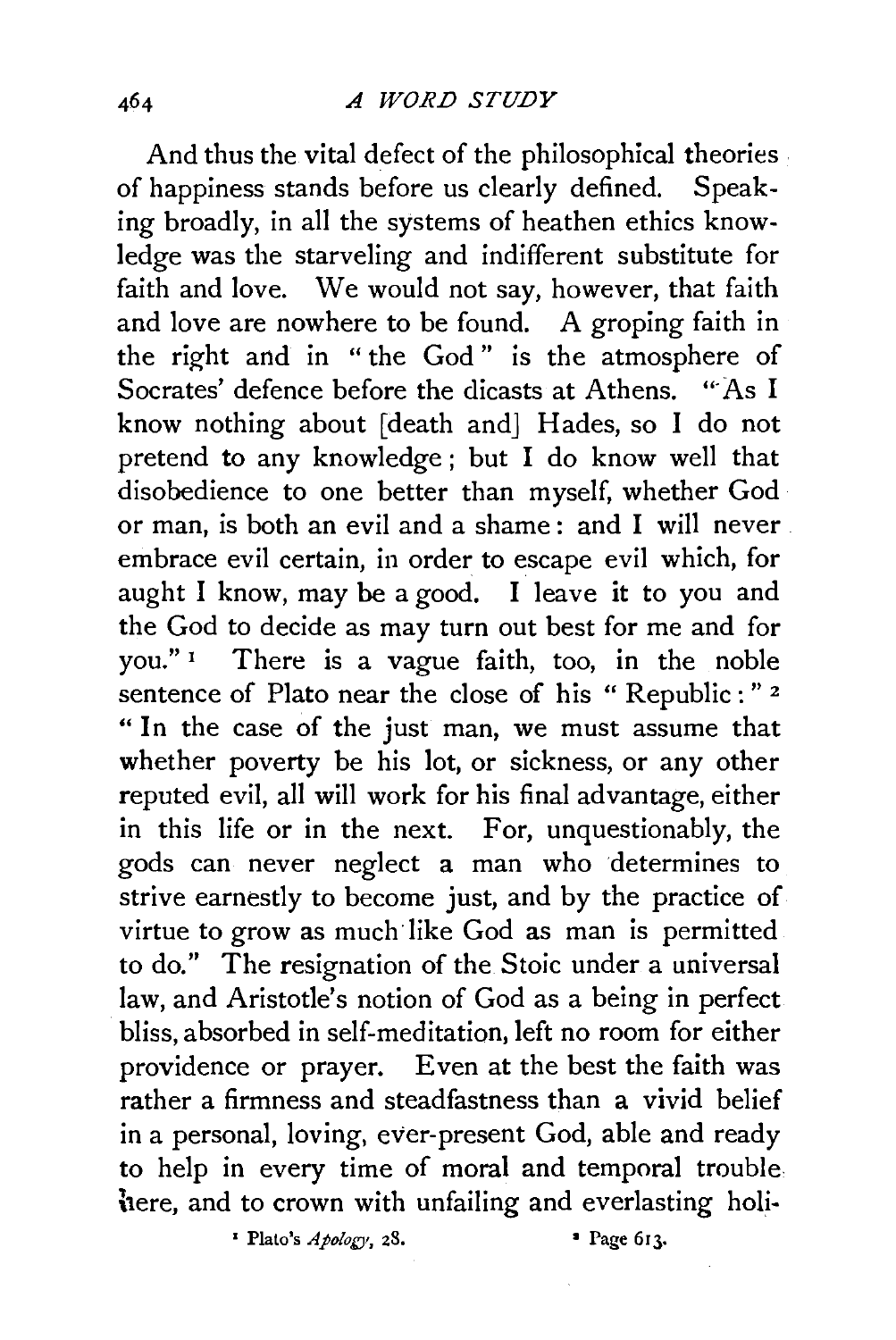ness and glory hereafter. The old idea of happiness lacked this certainty in regard to the present and the future. Neither was love-that lightens all burdens and makes all law-abiding a delight-altogether beyond the horizon of the ancient thought. When Socrates, having given himself up to the education of the Athenian youth, relied upon  $\epsilon_{\rho\omega s}$  ("love") as his most efficient helper,  $I$  the principle was there, though the sensual in idea was not entirely eliminated. In the fable of Diotima, which, in the *Symposium*,<sup>2</sup> Plato puts into the mouth of Socrates, and which tells how the  $\delta a/\mu\omega\nu$  "E<sub>p</sub> $\omega$ <sub>s</sub> ("the Spirit of Love") was born of *H*<sup>opos</sup> (" Plenty") and '*A* $\pi$ opia (" Poverty"), he hints at a bond between earth and heaven, and a fellowship of all men one with another. Again, in these *Symposium*  discourses 3—with sensual metaphors indeed, borrowed. from the practice of nameless vices-he speaks of a love of beauty and knowledge which brings to our thoughts the hungering and thirsting after righteousness; and in his *Phedrus* 4 he calls "E<sub>pws</sub> (" Love") a *πτεροφύτωρ* (" one that makes wings to grow"); telling how these wings are the corporeal element akin to the divine, and how they are "budded" by love, and nurtured by beauty, goodness, and the like ; so that in the end the possessor (who is the philosopher, and none else) can soar beyond all the mere appearances of things, until he gazes upon the " ideas " of justice, temperance, and knowledge, and thus attains communion with and likeness to the divine. And to this same end tends that " philosophical love," or joint striving of two souls in pursuit of pure knowledge

<sup>&#</sup>x27; Xenophon, *Memorabilia,* ii. 6, 29. • Plato, *Symposium,* 203. 3 Ibid. 211, 212. 4 *Phadrus,* 246, 248, 249·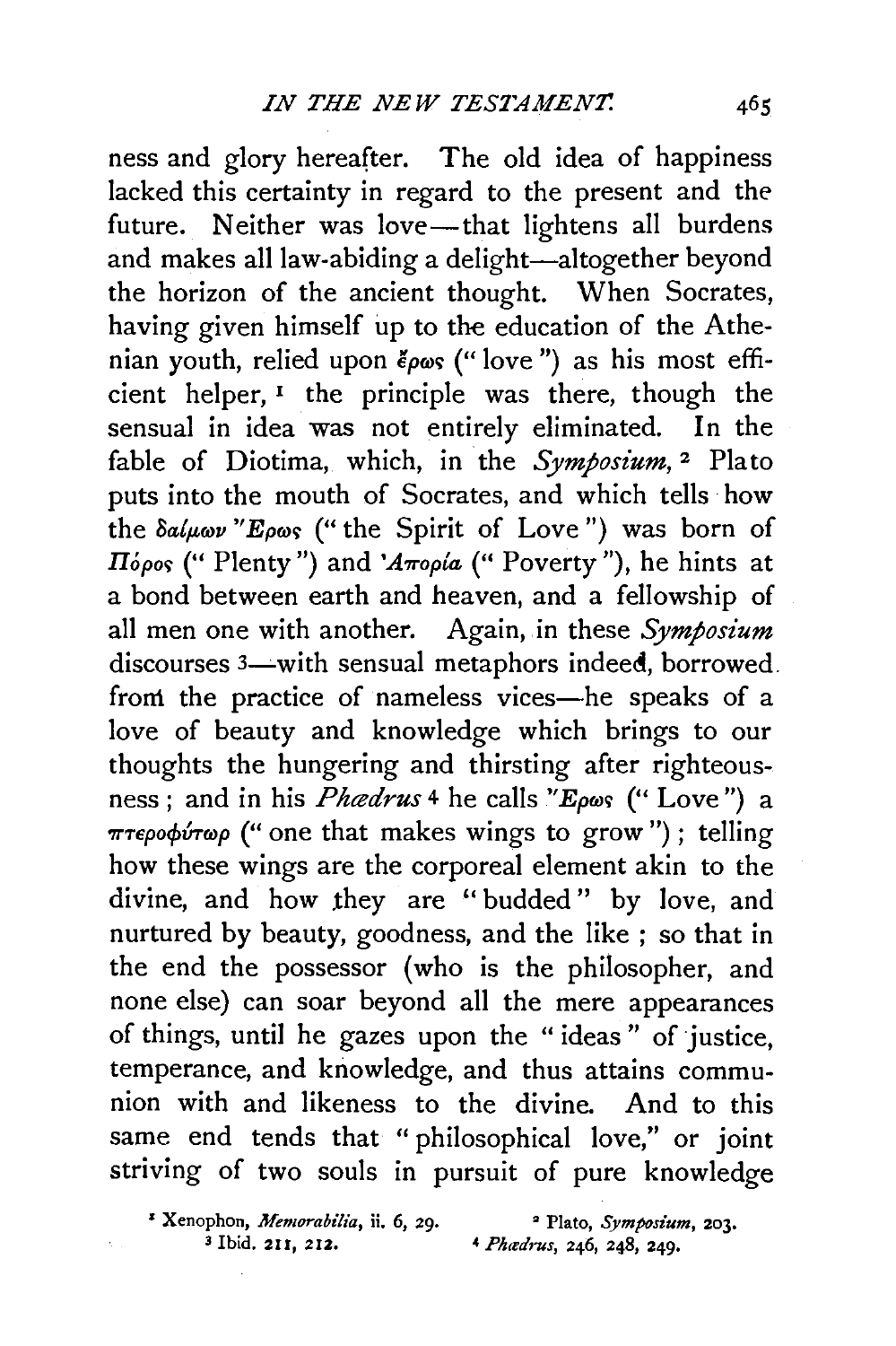and harmony, "the food of the divine." I The lovers spur on the beloved by " the greatest of heaven's blessings, the madness of love," " drawing inspiration from having gazed intensely upon their [chosen] God [be it Zeus, Ares, or any other god, who is their ideal], their recollection clinging to him, and they themselves becoming possessed of him, and receiving his character and ways, as far as man can participate in God." 2 Here we have a certain premonition of the aim and end of Christian fellowship. Similarly, in Aristotle, the  $\phi \iota \lambda \iota a$  ("friendship") of social state-organized intercourse brings "well- being" to perfection. As with most of the other philosophers, the state and its ordinances, furnishing favourable outward conditions· for "justice" (which included the whole of virtue on its earthly side), constituted his highest moral ideal ; nevertheless he hints at a means by which the ethical element may eventually overstep the political. " Friendship," says he, " seems to hold states together, and legislators appear to pay more attention to it than to justice. When men are friends, there is no need of justice." 3 When we recall how the old Greek proverb, " In justice all virtue is contained," was endorsed by Aristotle, it is suggestive to observe that he so regarded love as the " flower of justice, the inspiring principle, the illuminator of state and business life." 4  $\overline{W}$ ith him also, though in no very practical sense, " love" was "the fulfilling of the law." The Stoics, again, included in their teaching an idea of the " one fold" which would involve the bond of friendship, and which was deduced by them from their belief in one

<sup>1</sup> *Phoedrus*, 252. <sup>•</sup> Ibid. 253. <sup>3</sup> *Nicomachean Ethics*, viii. 1.

• Neander's *Geschichte der christlichen Ethik,* p. *65,* a treatise which the writer has found of service for the present article.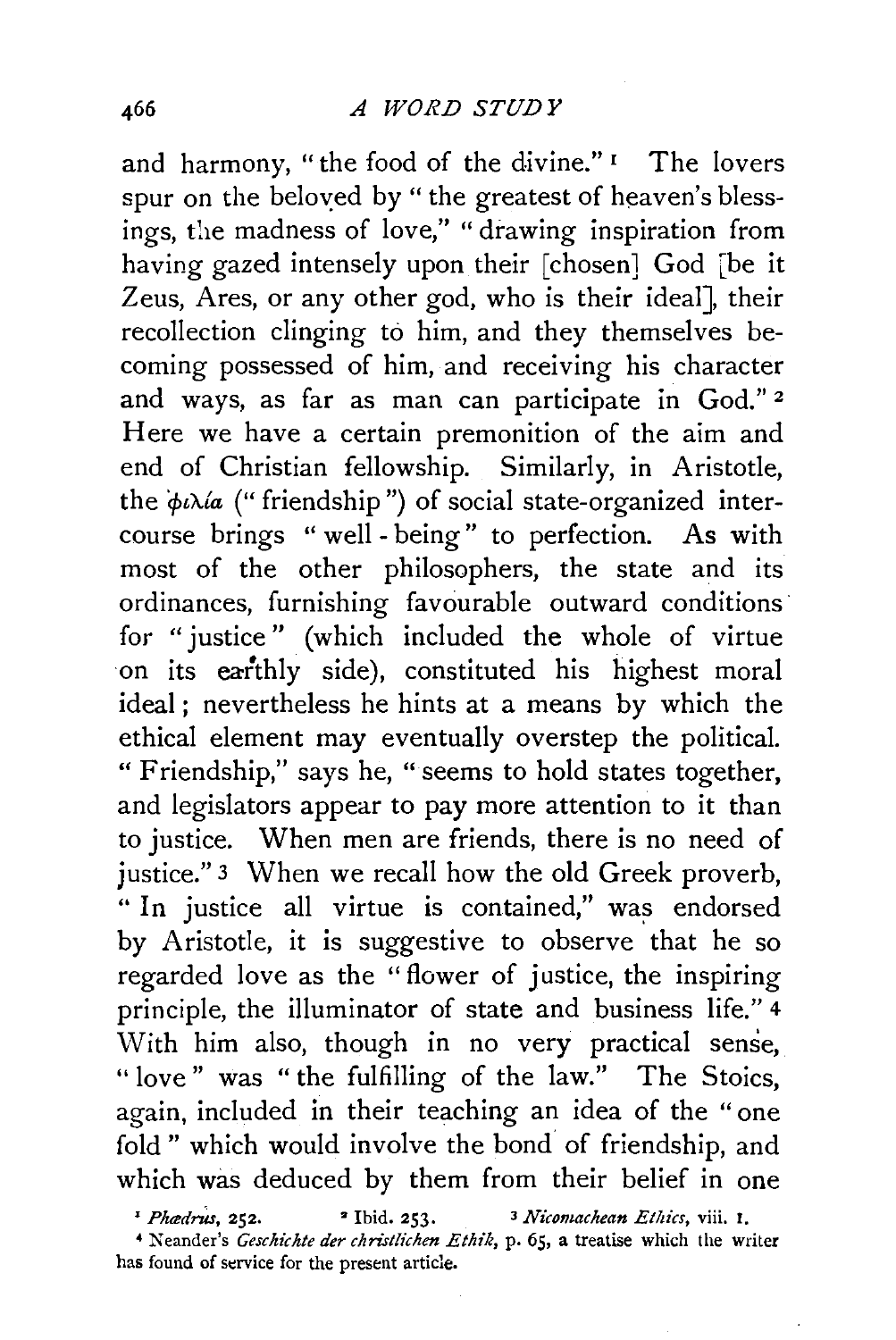universal law and one general task for all men. Plutarch<sup>1</sup> tells us that their highest aim was "that we should not live in separate cities or as separate peoples, each parted from the other by special rights, but that we should hold all men fellow-countrymen and fellowcitizens ; that there should be one life and one world, as if a herd were grazing together, fed. by a common pasture." But this premature yearning for cosmopolitanism failed to recognize the differences wkich neces- . sarily existed in the course of man's development: its ideal that mankind should be an unorganic mass, a uniformity and not a unity, was unhistorical, and unsuitable to the attainment of the general "well-being." And this is true apart from the fact that "wisdom"the panacea of the Stoics, and the general standpoint of ancient philosophy-was really a separating rather than a uniting principle, and, at any rate, was utterly insufficient to compass the desired end. The attainment, moreover, of the Stoical wisdom entailed likewise such a repression of the emotions that the pattern wise man could know nothing of that "touch of nature which makes the whole world kin." Seneca, on one occasion, exalts clemency at the expense of pity. " Clemency," says he, "is an act of the judgment, but pity disturbs the judgment. Clemency is perfectly passionless ; pity is unreasoning emotion. Clemency is an essential characteristic of the sage; pity is only suited for weak women and for diseased minds. The sage will console those who weep, but without weeping with them; he will succour the shipwrecked, give hospitality to the proscribed and alms to the poor; ... restore the son to the mother's tears, save the

De fort. Alex. cap. 6.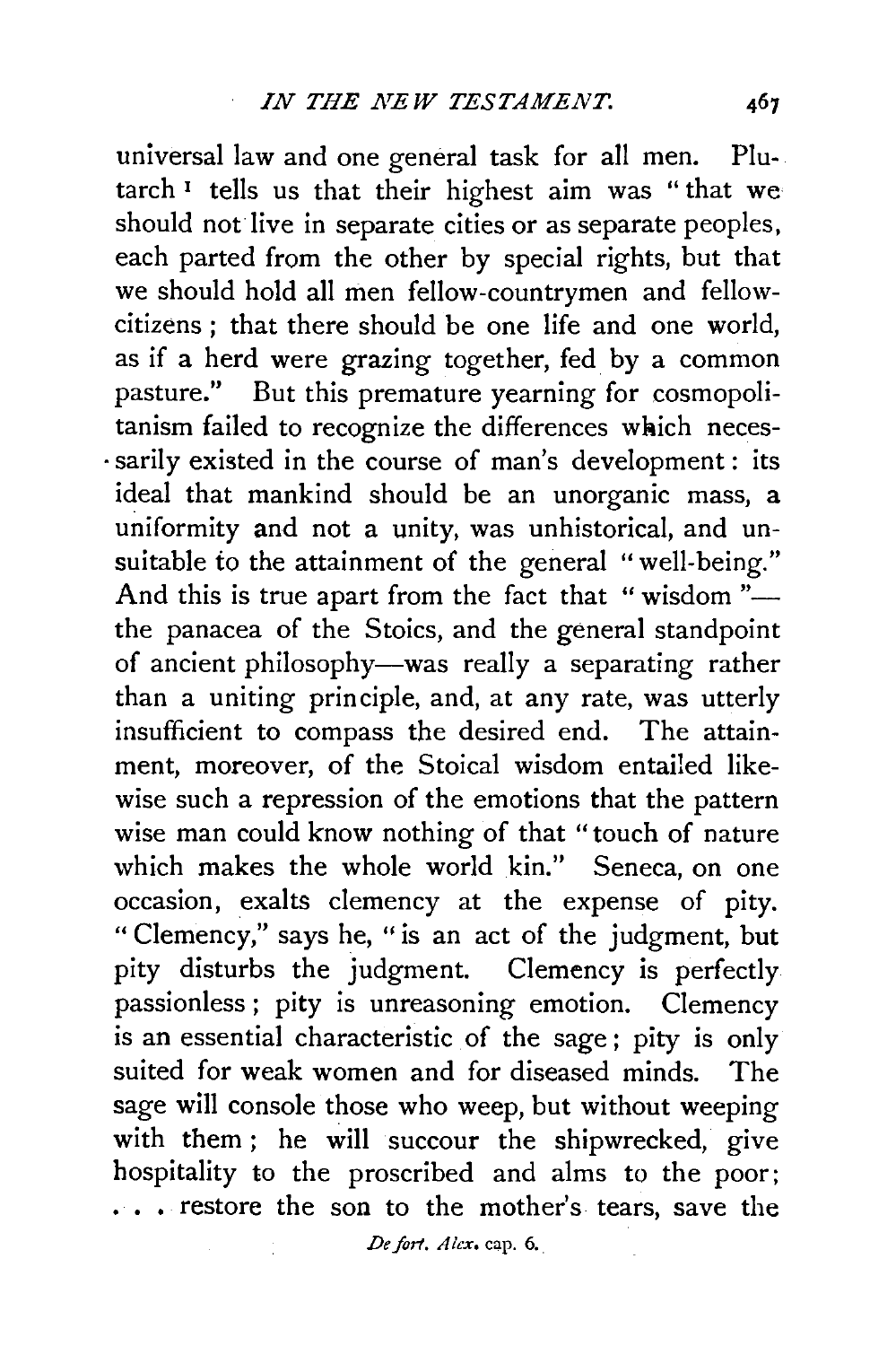captive from the arena, and even bury the criminal; but, in all, his countenance will be alike untroubled. He will feel no pity. He will succour, he will do good ; he is born to assist his fellows, to labour for the welfare of mankind. . . . But his countenance will betray no emotion as he looks upon the withered legs, the tattered rags, the bent and emaciated frame of the beggar. . . . It is only diseased eyes that grow moist in beholding tears in others' eyes, as it is no true sympathy, but only weakness of nerves, that leads some to laugh always when others laugh, or to yawn when others yawn."<sup>1</sup> What a travesty this on the philosophy of the affections ! What wonder, then; that the Stoics, making a vice of pity, which is " akin to love," found their theory of universal philanthropy nothing but "the baseless fabric of a vision" ? He that had no compassion for the troubles of his brethren was not likely to care long to relieve them. But, as Mr. Lecky has truly said in his comment on the above passage, " Friendship rather than love, hospitality rather than charity, magnanimity rather than tenderness, clemency rather than sympathy, are the characteristics of the ancient goodness."

Finally, even the Epicureans devoted themselves to the cultivation of friendship : they looked upon it as the best means of securing life's enjoyments. "It is pleasanter," says Epicurus, in Plutarch,2 "to do good than to receive it." But while the theory and actual life of the Epicureans did much by friendship towards .ooftening the asperity and exclusiveness of ancient

<sup>1</sup>Seneca, *On Clemency,* iii. 6, 7, quoted in Lecky's *History of European Morals,*  vol. i. pp. 199, 200.

<sup>•</sup> Plutarch, *Non posse suaviter vivi secundum Epicurnm,* xv. 4o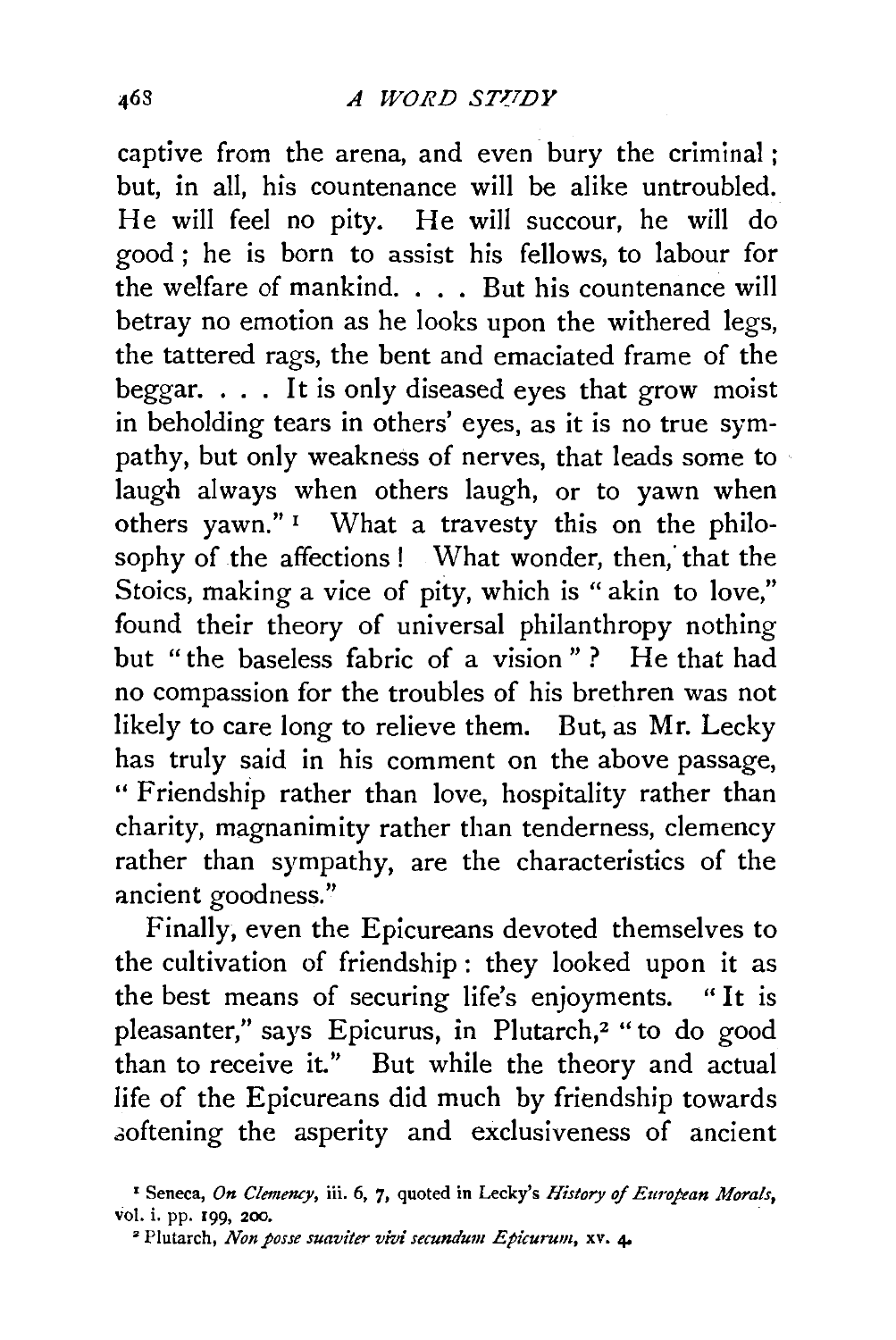manners, and, by cultivating the social virtues, helped to increase the general happiness, their principle is too nakedly utilitarian to rank with Christian faith and love.

"Faith, hope, and love-these three," are, after all, really outside the heathen ethical systems : they are dreams, poetry, and little, if anything, more. All moral excellence was comprehended in δικαιοσύνη<sup>'</sup> ("justice"), variously defined, but primarily a social virtue, connected only secondarily, and by conjecture, with the gods, and not necessarily springing from the heart ; and the universally accepted avenue to "justice" and happiness was knowledge.

But the Biblical, and specially the New Testament, system of ethics, exalted the sphere of happiness another degree-beyond the *external,* and beyond the *intellectual,* into the *spiritual* region. In that system faith guides, like wisdom or knowledge : it is the principle which reveals the love of God to us, and leads us to love Him; and love is "the bond of all the virtues." Faith and love, then, are the fundamental conditions on which Christian philosophy builds its conception of happiness. Our task will now be to observe how the idea of  $\mu$ a $\kappa$ ápios is widened and deepened, and its possibilities extended, by this radical change in its foundations and its relations.

It should be mentioned in starting that the words  $ev$ δ*aίμων* and *εὐδαιμονία*—implying, by derivation, as we have said, the possession of a "good genius "-are not once found in the Sacred Books. The word  $\delta a/\mu\omega\nu$ ("dæmon "), which had signified to the Greek imagination merely a divine being, ranking between a god and a man, had acquired among the Jews a "dyslogistic" sense equivalent to the derivative word "demon,"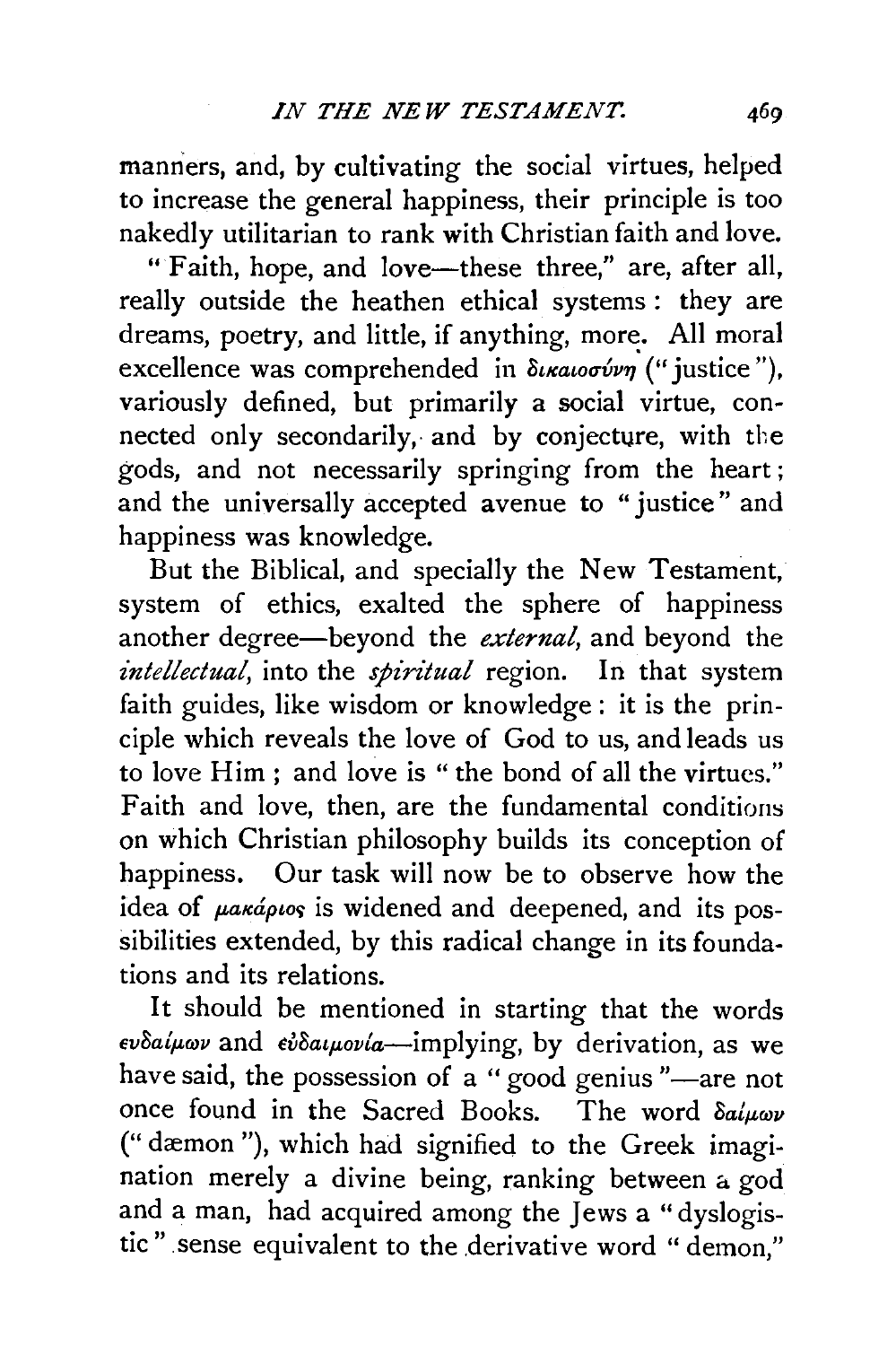which the English language has adopted; and *8at· p.ovta* now represented the "evil spirits" by which so many in Palestine were possessed. There can be no reasonable doubt that it was in order to avoid this dyslogistic association that "happy " and " blessed '' are throughout the Bible represented by  $\mu$ akápios alone. Nor is this view at all controverted by the use, however conciliatory, of *O€tatoalp,oov* 1 ("god-fearing ; " in the English Version, wrongly, "superstitious ") by St. Paul on Mars' Hill, or of δεισιδαιμονία by the Roman Festus, when alluding before Agrippa to the "Jews' religion."<sup>2</sup>

What, then, is the conception of *parapios* in the Old Testament and in the New ? It has been maintained by some that the Old Testament is the "gospel of prosperity," and that its idea of happiness is little, if at all, higher than the external level. And without controversy the conception of happiness under the Old Dispensation involved more of the external than under the New. We cannot forget the wealth of Abraham, Isaac, and Jacob, the "fatness" of the Promised Land, the splendours of David and Solomon, or the predicted prosperity and power of Israel under the sceptre of the Messiah. But the connotation of  $\mu$ akápios in the Old Testament, almost without an exception, is a sense of God's favour, in consequence of righteousness, even in the midst of present misery. Only in one or two instances does the association of godliness appear to be absent. For example,3 when "Zilpah, Leah's maid, bare Jacob a second son, and Leah said, Happy *(* $\mu$ *aka* $p(a)$  am I, for the daughters will call me blessed  $(\mu a_{Ka} - \mu a_{Ka})$  $\varphi\iota\varphi\iota\hat{\varphi}\iota\iota\nu$  : and she called his name Asher "—the Hebrew word for  $\mu$ akápios. The Queen of Sheba applies the

 $\frac{1}{2}$  Acts xvii. 22.  $\frac{1}{2}$  Ibid. xxv. 19.  $\frac{3}{2}$  Gen. xxx. 12.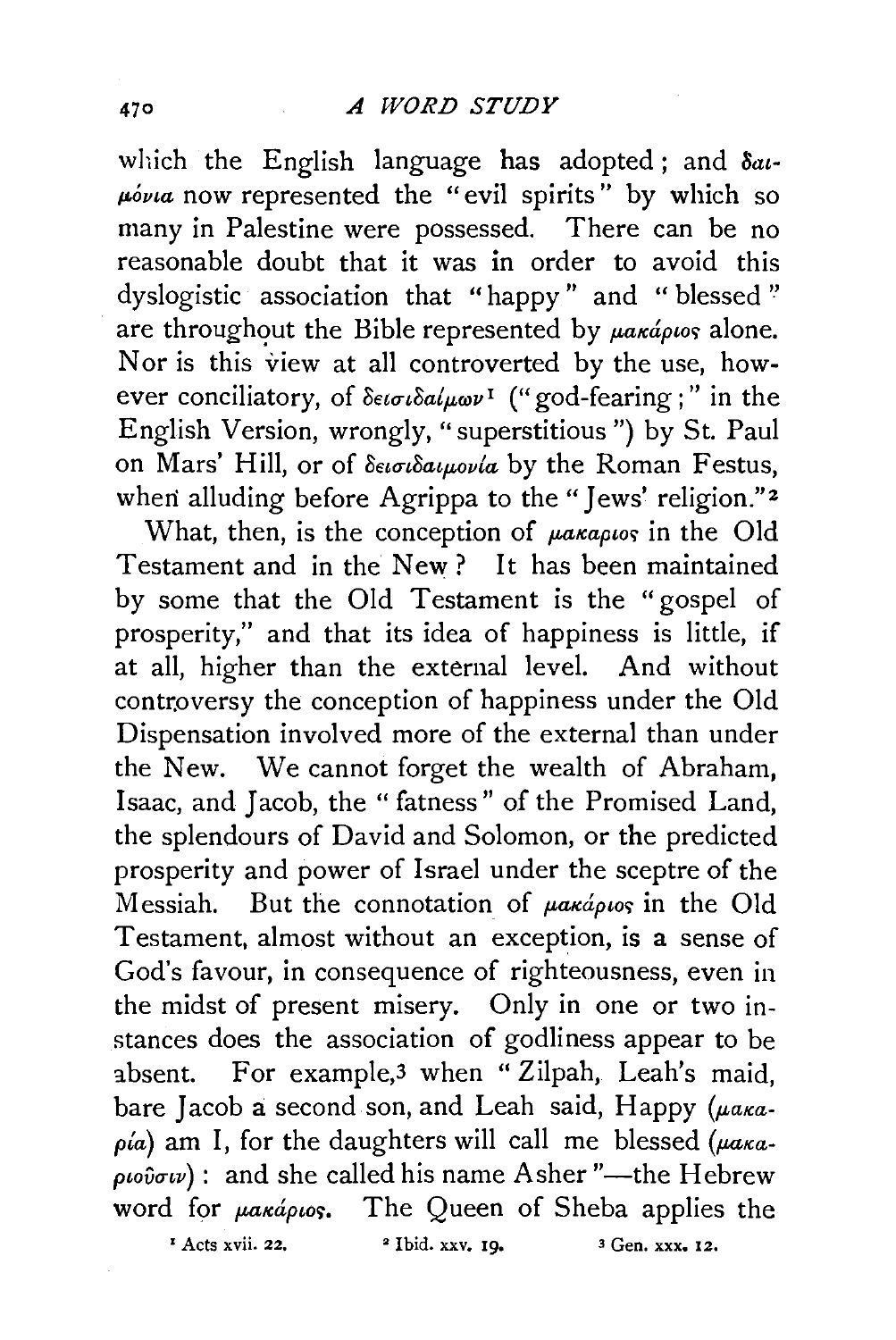epithet to Solomon's servants :  $<sup>i</sup>$  but there is something</sup> reaching beyond the outward prosperity even here, for she congratulates them not only on standing " continually before him," but chiefly on " hearing his wisdom," and that they had him as " king over them, *to do judgment and justice."* There is one passage in the Apocrypha<sup>2</sup> where the context seems purely earthly. Antiochus promises a young man, if he will apostatize, "to enrich him, and make him to be counted happy ( $\mu$ aka- $\rho$ *i* $\sigma\tau$ <sup>'</sup>'s);" but the earthliness may fairly be charged to Antiochus. And even when we find in the Apocrypha3 what seems at first a startling parallel to the common Hellenic maxim, "Count no man happy before death," it is obvious from the context that religion and righteousness are dominant in the mind of the writer; for in Verse 26 he says that even "in the day of death it is easy for the Lord to reward a man according to his ways;" so that, if his happiness has been apart from God, "the end of the man shall bring the revelation of his works" (Verse 27). The whole chapter is a commentary on the mistake of judging by the outward appearance, and the depth of the religious thought is fathomed in the consolation to the poor contained in Verse 21: "Marvel not at the works of the sinner: trust in the Lord, and abide in thy labour." So emphatically, even in the older books of the Jewish literature, is faith regarded as the inseparable condition of the blessed life. The bulwark of Israel's religion was faith in a future which they could trust to God's righteousness; and the blessedness of the future-whether it were more immediate prosperity and deliverance ·from enemies, or participation in the final Messianic

2 Chron. ix. *1·* • 2 Mace. vii. 24. 3 Ecclus. xi. 28,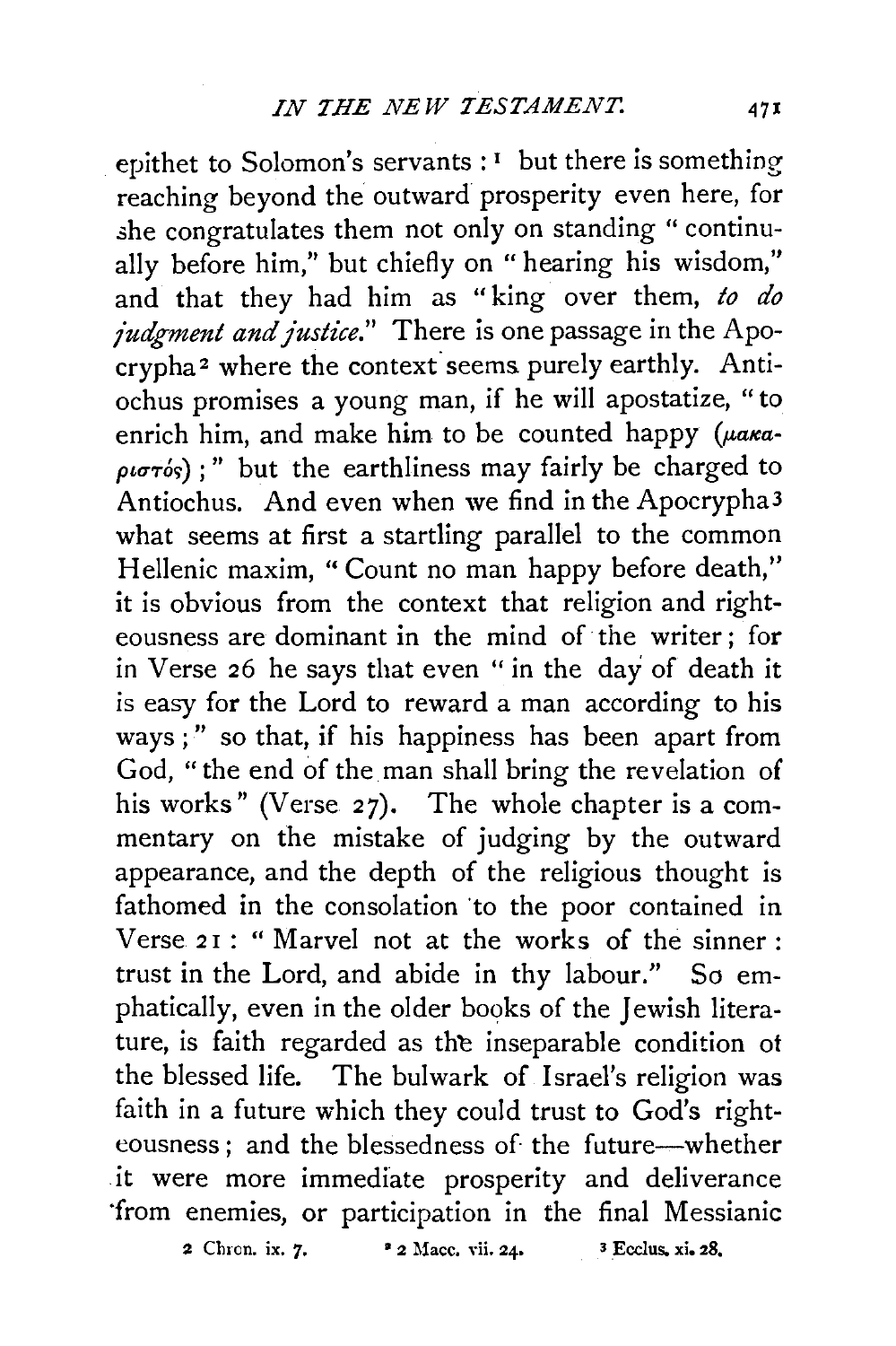glory-involved the serving of God without let or hindrance, and by consequence involved present righteousness.1 This is the burden of the "law, and the prophets, and the psalms," and we instantly recall such "commonplaces" as Psalm xxxiv. 8, 12, 13, 14: "O taste and see that the Lord is good : blessed is the man that trusteth in him.  $\ldots$  What man is he that desireth life, and loveth many days, that he may see good? Keep thy tongue from evil. . . . Depart from evil and do good." Righteousness like this brought present ble'ssedness in spite of present trouble ; for, "Blessed is the man whose strength is in thee; in whose heart are highways [that is, 'to depart from evil']. $2$  Who, passing through the [barren] valley of weeping, make it a place of springs: the early rain also covereth it with blessings. They go from strength to strength." 3 And amid much that appears to make righteousness the avenue to material blessing, there is not a little to suggest that righteousness is a blessing in itself, because thereby we cease to be separate from God. Thus blessedness is attributed<sup>4</sup> to him "whose transgression is forgiven," " in whose spirit there is no guile;" and in Psalm cxix. (which from beginning to end affords a striking illustration of the promise in Jeremiah xxxiii. 40: " I will put my fear *in their hearts"),* the material seems almost- to have vanished before the spiritual : " Blessed are the undefiled in the way, who walk in the law of the Lord. . . . Thy testimonies have I taken as an heritage for ever: for they are the rejoicing of my heart."

But, it may be said, all this is merely  $\delta$ ikaioovirn ("righteousness"), obedience to, and pleasure in, God's

- $1$  Comp. Luke i. 74, 75.
- *4* Ibid. xxxii. *1,* 2. <sup>2</sup> Comp. Prov. xvi. 17.  $3$  Psa. lxxxiv.  $5-7$ .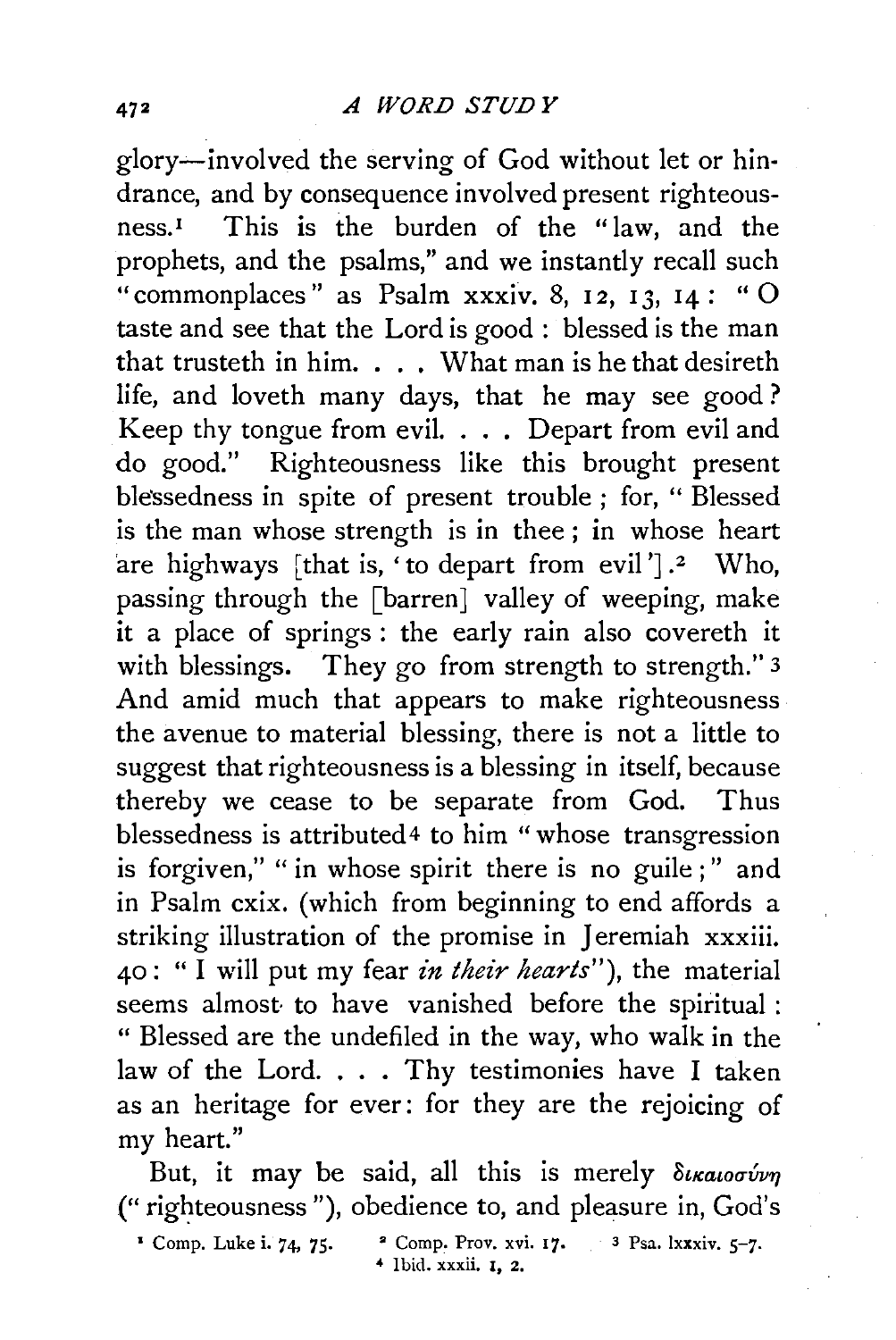commandments, with faith, but without much sign of love. Well, it was something that faith, not in a universal law, but in the leading of a personal, holy, and merciful, as well as almighty; God should have shed a flood of light upon the life of one people, at any rate, among the peoples of the earth. " Blessed is the nation whose god is the Lord.  $\ldots$  Our soul waiteth for the Lord. . . . For our heart shall rejoice in him, because we have trusted in his holy name."<sup>I</sup> Yet the "personal relation" required not only faith, but love; and as the love of God for his chosen people was manifest, being constantly revealed in word and act, so. also was. the all-absorbing love of Israel for God enjoined as "the first commandment of all."  $2$  A strange *commandment*, indeed, it may appear; but commandment is the keynote of the Old Testament; and in this instance God sought, through the lawgiver, to make known to the people, now under training, how love, and love alone, was the secret of obedience, after which secret ("the secret of Jesus") they were always to yearn. It must have been suggestive to them that the "loving" was constantly placed before the "keeping of the commandments : "3 in loving, the order seemed to say, lay the strength of obedience. In the Book of Judges,<sup>4</sup> those that love the Lord are compared to the sun, " when he goeth forth in his might" of warmth and joy and brightness. The love and trust which pervade Psalm xviii. are well heralded by the first verse : " I will love thee, 0 Lord, my strength!" And at times the luxury of trusting and loving the Lord during adversity appears,

<sup>1</sup> Psa. xxxiii. 12, 20, 21.

<sup>&</sup>lt;sup>2</sup> Comp. Mark xii. 29, 30; a quotation from Deuteronomy vi. 4, 5. This commandment occurs frequently in Deuteronomy.

<sup>·~</sup> Comp. Deut. vii. 9; xxx. 16, 20; Neh. i. *5·* 4 Judges v. 31. VOL. IX. 31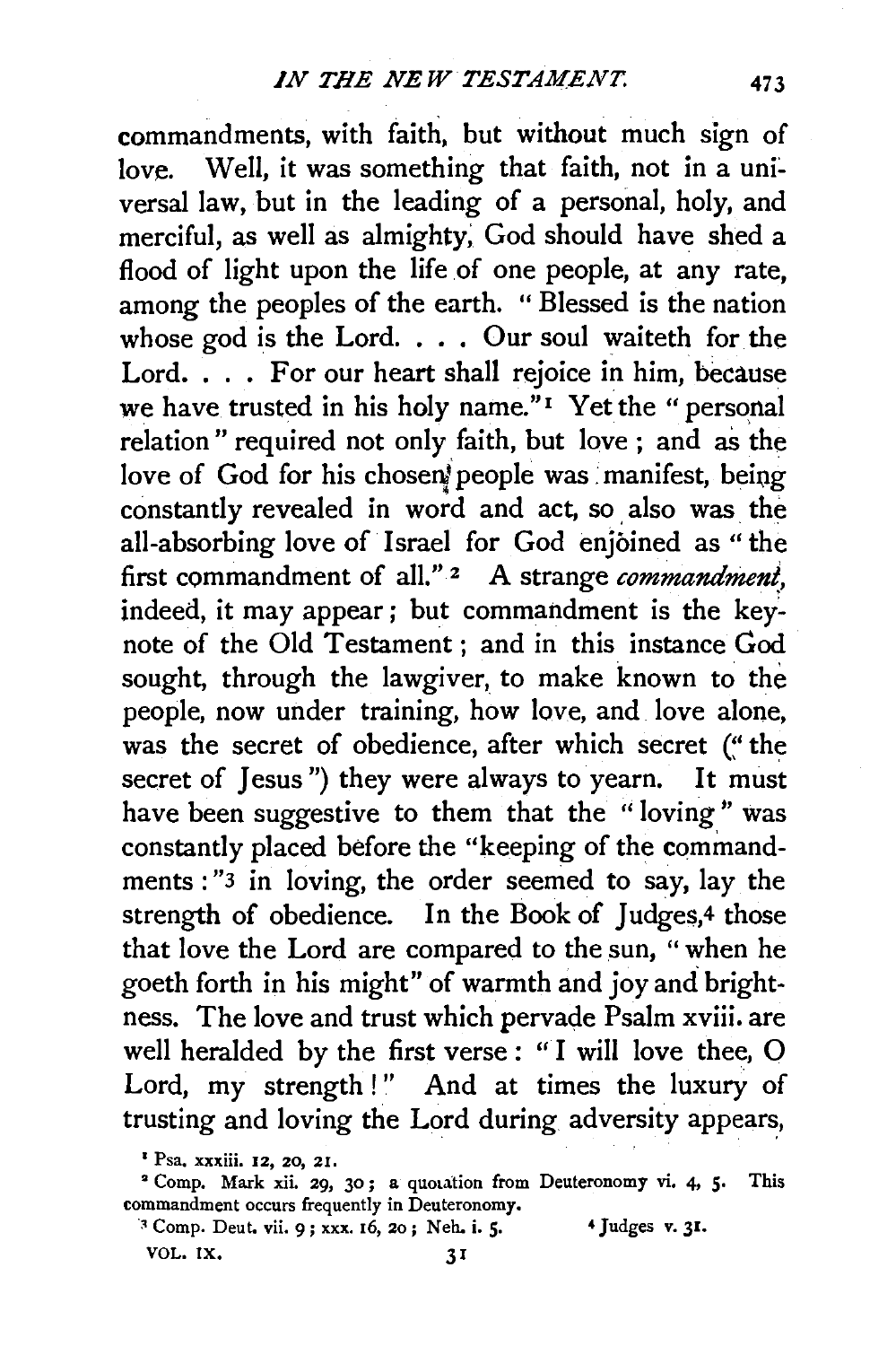especially in the Psalms, to produce a blessedness counterbalancing even the joy of prosperity. "There be many that say, Who will shew us any good ? Lord, lift thou the light of thy countenance upon us. Thou hast put gladness in my heart, more than in the time that their corn and their wine increased."<sup>1</sup>

The higher air breathed by the Old Testament saints is, in a word, the atmosphere of a trust in God guaranteeing future prosperity, and going far to take the sting out of present calamity; and a love of God in return for experienced and expected deliverance, and because of his loving-kindness apd tender~mercy towards them that feared Him. It is true that the pre-Christian idea of happiness appears to be confined, for the most part, to hope in this life. For instance, in Psalm vi.  $4, 5$ , we find the words : "Return, O Lord, deliver my soul: oh, save me for thy mercies' sake. For in death there is no remembrance of thee: in the grave who shall give thee thanks?" And again in Psalm xxxix.  $13$ : " 0 spare me, that I may recover strength before I go hence, and be no more:" in Psalm  $lxxxviii.$  10: "Wilt thou shew wonders to the dead ? shall the dead arise and praise thee ?" and in Psalm cxv. 17: "The dead praise not the Lord : neither any that go down into silence." But from such passages as Psalm xvi. 10, II : .. For thou wilt not leave my soul in hell. (Sheol): neither wilt thou suffer thine holy one" (thy saint), "to see corruption. Thou wilt shew me the path of life : in thy presence is fulness of joy ; at thy right hand there are pleasures for evermore : " and Psalm xvii. 15: " As for me, I will behold thy face in righteousness;

I Psa. iv, 6, *7•*